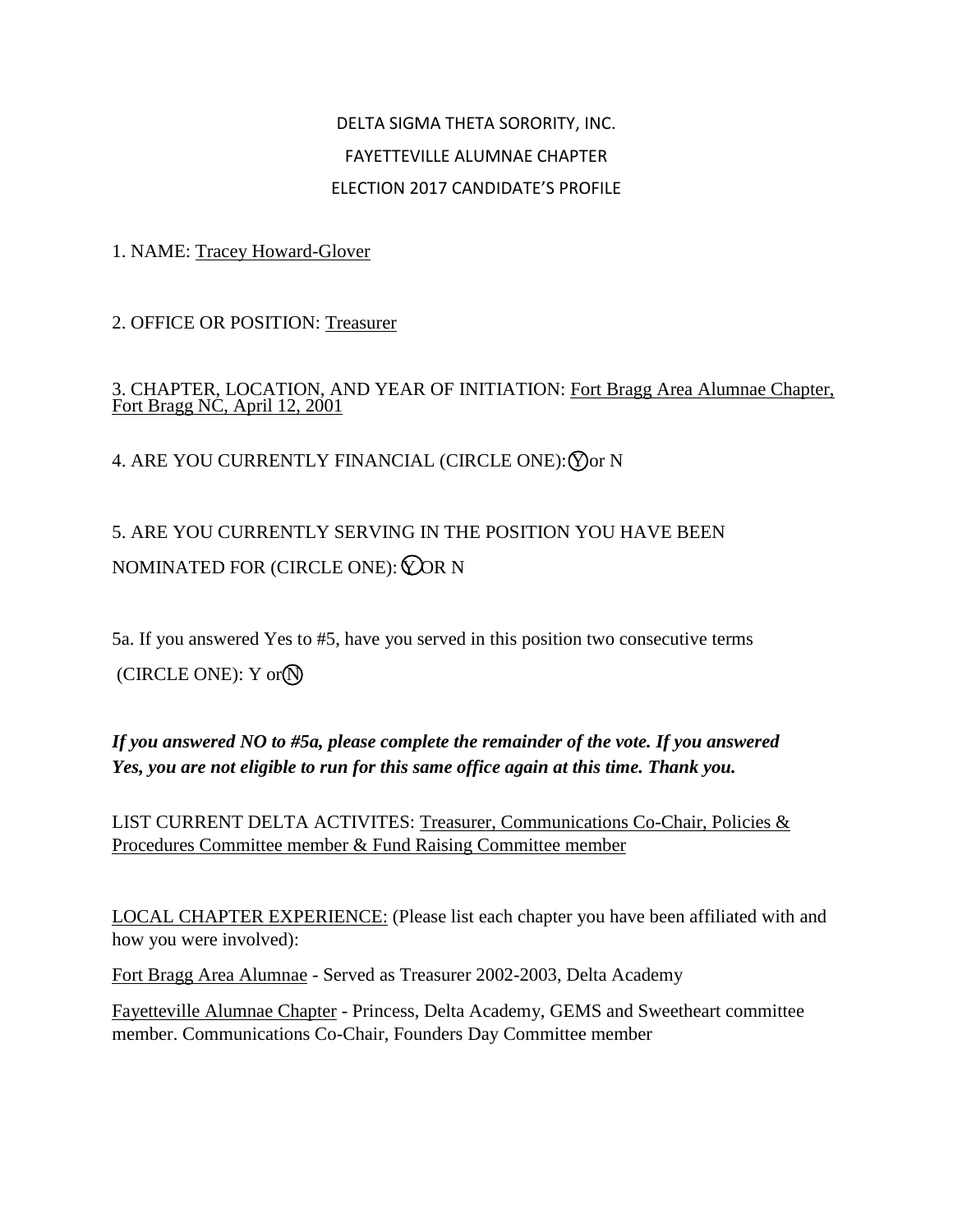REGIONAL AND NATIONAL EXPERIENCE: (Please list all current and past assignments and involvement at both levels) N/A

REGIONAL CONFERENCES, AND NATIONAL CONVENTIONS ATTENDED (Years 2006 to 2013) 2013 National Convention, Washington DC

COMMUNITY INVOLVEMENT (Past &Present) AND ORGANIZATIONAL

AFFILIATIONS

your response.

ORGANIZATIONS (no more than 4)

POSITION AND /OR RESPONSIBILITY

North Carolina Local Government Information Systems Association (NCLGISA)

Membership committee.

Academy of Information Technology, Board member

Fayetteville State University Computer Science Program Advisory Board member

STATE YOUR REASON(S) FOR SEEKING THIS SPECIFIC OFFICE. In 250 words or less, cite experiences, either in Delta or in your professional career, that impact directly on the position you are seeking. Include your plan/vision for the Fayetteville Alumnae Chapter in

I am interested in the Treasurer position to expand my leadership experience in Delta. My vision for the chapter is to continue developing and assisting the youth of Fayetteville. In addition, my vision for the chapter is to empower and inspire young ladies we encounter to reach heights beyond their imagination. I would like to assist chapter in continuing the goals set forth from Nationals as well as expanding our presence in the community. I will ensure the Chapter's financial records are current and are handled in accordance with the rules and regulations of Grand Chapter. Furthermore, I would like to move the Chapter to a budgeting process whereby the budget is developed based on the funds on hand rather than projected fund raising projects.

I have served as Treasurer in the Fort Bragg Area Alumnae Chapter and as Assistant Treasurer and Financial Secretary of my church, Evans Metropolitan AME Zion Church. As the Chief Technology Officer and IT Chief Operations Officer for the City of Fayetteville, I am responsible for managing the departmental budget of over 5.8 million dollars and the Citywide Technology Improvement Plan funds of over an additional 7.8 million dollars. My duties also include reviewing and approving all technology purchases for the entire City. I will use my fiscal experience to maintain the Chapter's financial framework.

Have you ever been suspended and /or placed on probation? (NO) YES

If yes, please list violation, date(s) of suspension or probation and fine levied.